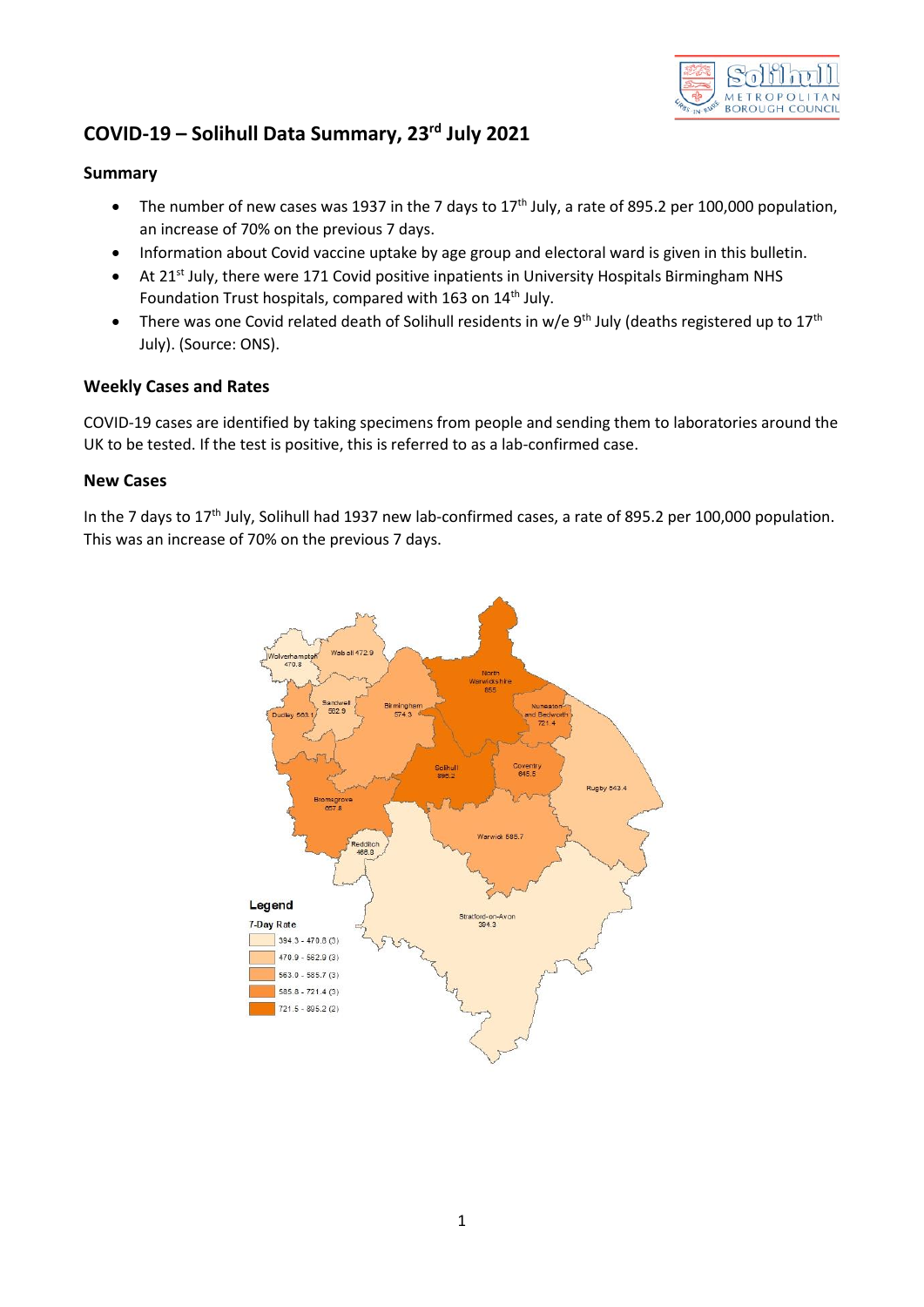

The breakdown of cases in Solihull by week over time is shown below. It should be noted that case numbers prior to May 2020 are not directly comparable as there was much more restricted access to testing at that time.



## **Number of weekly Covid-19 cases in Solihull since 13 March (week ending), Total cases to date = 20328**

\*Incomplete week. Source: PHE

**Week Ending**

## **Total Cases**

The total number of lab-confirmed cases in Solihull since the start of the pandemic was 20329 at 21<sup>st</sup> July. The cumulative number of cases over time is shown in the graph below; the full-sized version of this chart can be found at<https://coventry-city-council.github.io/covid-19/dashboard/#solihull>

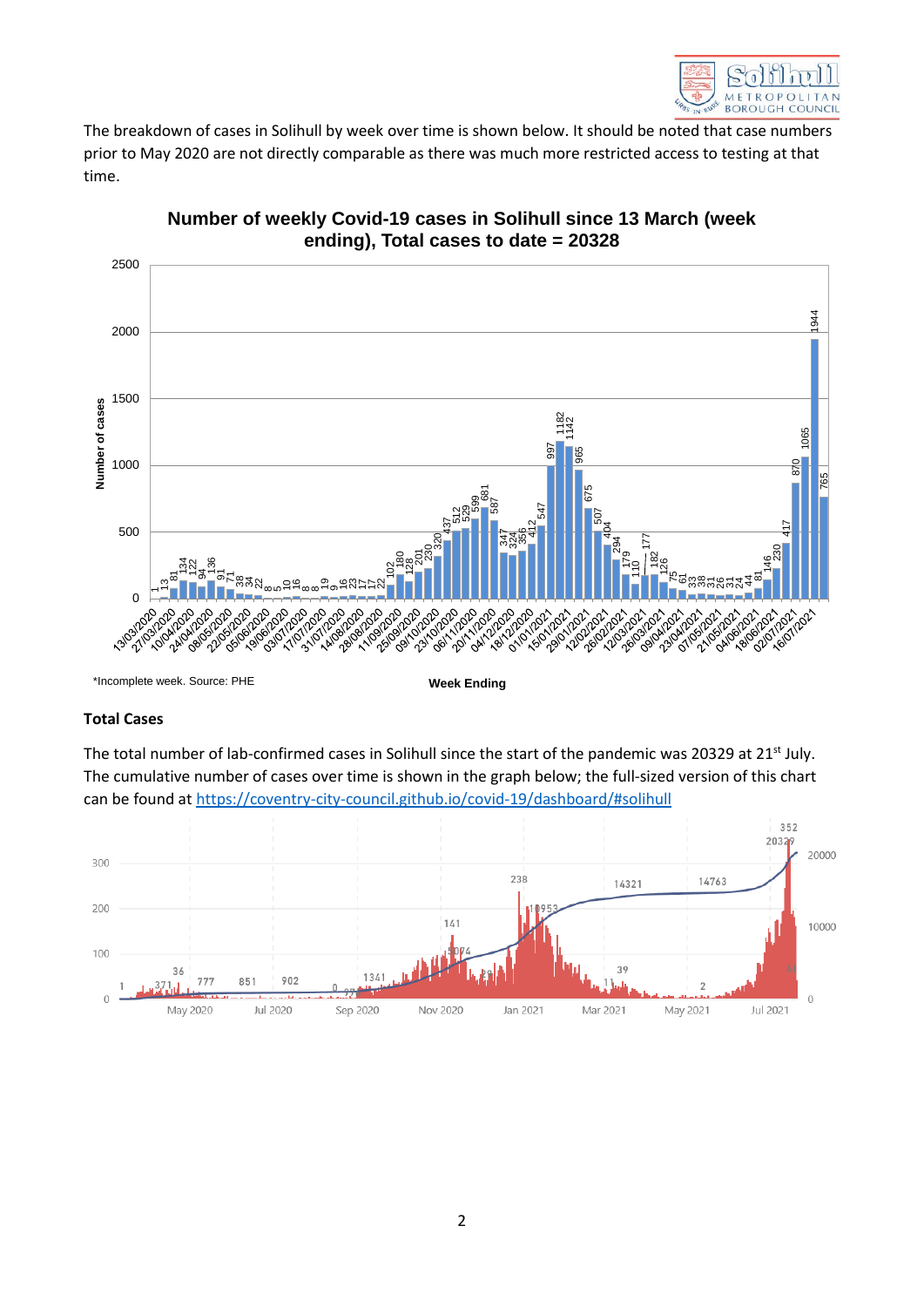

#### **Number of New Cases by Ward**

The table below shows the number of new lab-confirmed cases by ward for the 14 days between 8<sup>th</sup> July and 21<sup>st</sup> July 2021. The number of new cases in the previous 14 days is also shown for comparison. It should be noted that, as electoral wards are relatively small areas, the wards with highest and lowest number of cases are liable to change.

| <b>Ward Name</b>         | Number of cases<br>24 <sup>th</sup> June-7 <sup>th</sup> July | Number of cases<br>8 <sup>th</sup> July - 21 <sup>st</sup> July |  |  |  |  |
|--------------------------|---------------------------------------------------------------|-----------------------------------------------------------------|--|--|--|--|
| Bickenhill               | 106                                                           | 189                                                             |  |  |  |  |
| Blythe                   | 136                                                           | 265                                                             |  |  |  |  |
| Castle Bromwich          | 83                                                            | 110                                                             |  |  |  |  |
| Chelmsley Wood           | 93                                                            | 218                                                             |  |  |  |  |
| Dorridge & Hockley Heath | 113                                                           | 152                                                             |  |  |  |  |
| Elmdon                   | 90                                                            | 145                                                             |  |  |  |  |
| Knowle                   | 88                                                            | 158                                                             |  |  |  |  |
| Kingshurst & Fordbridge  | 106                                                           | 272                                                             |  |  |  |  |
| Lyndon                   | 119                                                           | 195                                                             |  |  |  |  |
| Meriden                  | 53                                                            | 183                                                             |  |  |  |  |
| Olton                    | 127                                                           | 166                                                             |  |  |  |  |
| Silhill                  | 91                                                            | 170                                                             |  |  |  |  |
| <b>Shirley East</b>      | 99                                                            | 157                                                             |  |  |  |  |
| Shirley South            | 76                                                            | 161                                                             |  |  |  |  |
| Shirley West             | 71                                                            | 217                                                             |  |  |  |  |
| St Alphege               | 103                                                           | 153                                                             |  |  |  |  |
| Smith's Wood             | 111                                                           | 208                                                             |  |  |  |  |
| <b>Total</b>             | 1665                                                          | 3186                                                            |  |  |  |  |

Source: Public Health England Data, lab confirmed cases

## **Reproduction Number (Rt)**

The reproduction number is the number of people that one infected person will pass on a virus to, on average. If the reproduction number is higher than one, then the number of cases increase exponentially. If the number is lower the disease will eventually stop spreading, as not enough new people are being infected to sustain the outbreak. The current reproduction number (Rt) for the Midlands region can be found at [https://www.gov.uk/guidance/the-r-number-in-the-uk.](https://www.gov.uk/guidance/the-r-number-in-the-uk)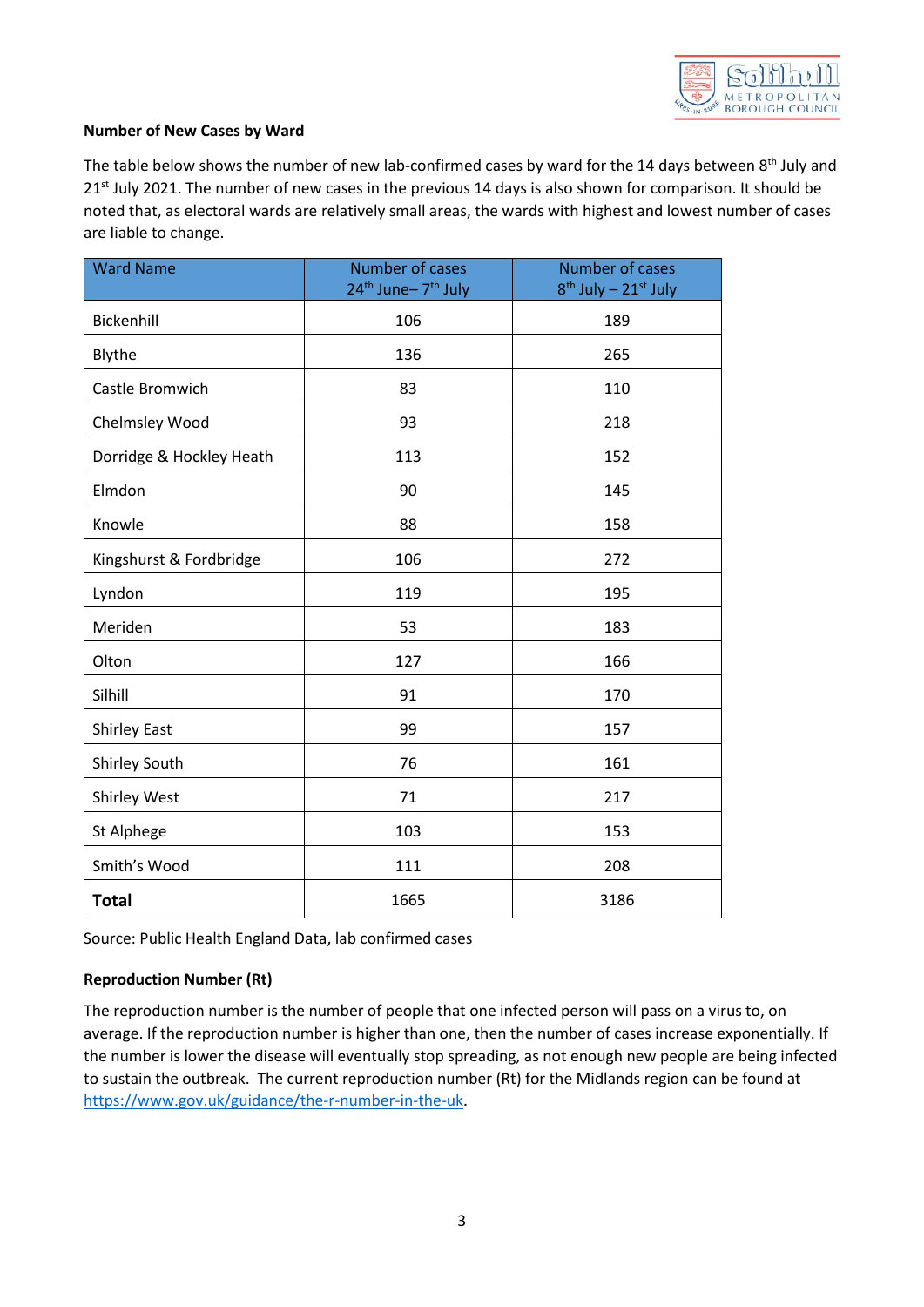

## **Vaccinations**

|                                            | The table below shows uptake of the first dose of the Covid-19 vaccine by age group and electoral ward at 19th July. Data is on Birmingham and Solihull CCG registered |       |           |       |                                                                                                                                                                                 |       |           |       |           |       |           |       |                     |       |
|--------------------------------------------|------------------------------------------------------------------------------------------------------------------------------------------------------------------------|-------|-----------|-------|---------------------------------------------------------------------------------------------------------------------------------------------------------------------------------|-------|-----------|-------|-----------|-------|-----------|-------|---------------------|-------|
| patients who are resident within Solihull. |                                                                                                                                                                        |       |           |       |                                                                                                                                                                                 |       |           |       |           |       |           |       |                     |       |
| <b>Ward Name</b>                           | Age 70+                                                                                                                                                                |       | Age 60-69 |       | Age 50-59                                                                                                                                                                       |       | Age 40-49 |       | Age 30-39 |       | Age 20-29 |       | <b>Age Under 20</b> |       |
|                                            |                                                                                                                                                                        |       |           |       | Vaccinations Coverage Vaccinations Coverage Vaccinations Coverage Vaccinations Coverage Vaccinations Coverage Vaccinations Coverage Vaccinations Coverage Vaccinations Coverage |       |           |       |           |       |           |       |                     |       |
| Bickenhill                                 | 1,918                                                                                                                                                                  | 96.6% | 1,328     | 93.7% | 1,868                                                                                                                                                                           | 90.4% | 1,397     | 83.6% | 1,198     | 69.8% | 938       | 59.5% | 198                 | 64.7% |
| Dorridge and Hockley Heath                 | 1,959                                                                                                                                                                  | 98.2% | 1,308     | 96.2% | 1,690                                                                                                                                                                           | 94.9% | 1,433     | 90.9% | 859       | 80.4% | 786       | 72.5% | 224                 | 77.5% |
| Knowle                                     | 2,426                                                                                                                                                                  | 98.2% | 1,360     | 95.8% | 1,490                                                                                                                                                                           | 93.8% | 1,322     | 91.1% | 809       | 79.5% | 639       | 70.0% | 182                 | 74.6% |
| Meriden                                    | 2,380                                                                                                                                                                  | 98.1% | 1,555     | 96.2% | 1,926                                                                                                                                                                           | 94.0% | 1,504     | 89.2% | 973       | 79.8% | 921       | 76.2% | 215                 | 72.4% |
| Castle Bromwich                            | 2,005                                                                                                                                                                  | 97.0% | 1,504     | 94.6% | 1,652                                                                                                                                                                           | 90.5% | 1,060     | 85.1% | 1,049     | 71.1% | 788       | 61.6% | 154                 | 61.6% |
| <b>Chelmsley Wood</b>                      | 1,612                                                                                                                                                                  | 94.0% | 1,092     | 91.9% | 1,654                                                                                                                                                                           | 86.2% | 1,181     | 76.3% | 1,320     | 61.9% | 951       | 50.9% | 191                 | 53.2% |
| Kingshurst and Fordbridge                  | 1,410                                                                                                                                                                  | 95.0% | 1,079     | 91.3% | 1,649                                                                                                                                                                           | 87.6% | 1,217     | 74.4% | 1,323     | 61.1% | 957       | 51.3% | 188                 | 52.4% |
| Smith's Wood                               | 1,357                                                                                                                                                                  | 95.2% | 1,044     | 92.4% | 1,521                                                                                                                                                                           | 84.7% | 1,260     | 78.9% | 1,238     | 60.0% | 957       | 51.5% | 172                 | 48.9% |
| Blythe                                     | 1,782                                                                                                                                                                  | 96.3% | 1,422     | 93.6% | 1,888                                                                                                                                                                           | 88.8% | 1,842     | 85.2% | 1,661     | 74.3% | 1,122     | 69.6% | 204                 | 67.5% |
| Elmdon                                     | 1,948                                                                                                                                                                  | 96.3% | 1,360     | 94.5% | 1,645                                                                                                                                                                           | 90.6% | 1,291     | 81.9% | 1,271     | 72.1% | 918       | 64.4% | 170                 | 59.6% |
| Lyndon                                     | 1,815                                                                                                                                                                  | 95.8% | 1,391     | 93.3% | 1,769                                                                                                                                                                           | 88.5% | 1,481     | 82.8% | 1,420     | 69.8% | 957       | 57.2% | 206                 | 62.2% |
| Olton                                      | 2,297                                                                                                                                                                  | 95.7% | 1,509     | 94.6% | 1,852                                                                                                                                                                           | 91.1% | 1,347     | 84.5% | 1,147     | 73.2% | 985       | 68.7% | 210                 | 63.1% |
| St Alphege                                 | 2,311                                                                                                                                                                  | 96.4% | 1,752     | 94.1% | 2,012                                                                                                                                                                           | 90.2% | 1,537     | 84.0% | 969       | 72.9% | 948       | 69.9% | 260                 | 76.5% |
| <b>Shirley East</b>                        | 1,817                                                                                                                                                                  | 95.7% | 1,190     | 93.1% | 1,649                                                                                                                                                                           | 91.2% | 1,562     | 85.8% | 1,149     | 73.7% | 818       | 65.1% | 193                 | 68.0% |
| <b>Shirley South</b>                       | 2,315                                                                                                                                                                  | 95.6% | 1,444     | 93.2% | 1,629                                                                                                                                                                           | 91.1% | 1,507     | 82.7% | 1,251     | 75.2% | 859       | 66.1% | 191                 | 67.7% |
| <b>Shirley West</b>                        | 1,888                                                                                                                                                                  | 96.2% | 1,366     | 94.3% | 1,629                                                                                                                                                                           | 90.0% | 1,435     | 84.3% | 1,513     | 75.6% | 989       | 67.2% | 181                 | 67.3% |
| Silhill                                    | 2,319                                                                                                                                                                  | 95.9% | 1,279     | 93.9% | 1,583                                                                                                                                                                           | 89.6% | 1,500     | 78.7% | 1,287     | 67.9% | 897       | 66.1% | 203                 | 71.5% |
| Total                                      | 33,559                                                                                                                                                                 | 96.3% | 22,983    | 94.0% | 29,106                                                                                                                                                                          | 90.2% | 23,876    | 83.4% | 20,437    | 70.7% | 15,430    | 62.9% | 3,342               | 64.7% |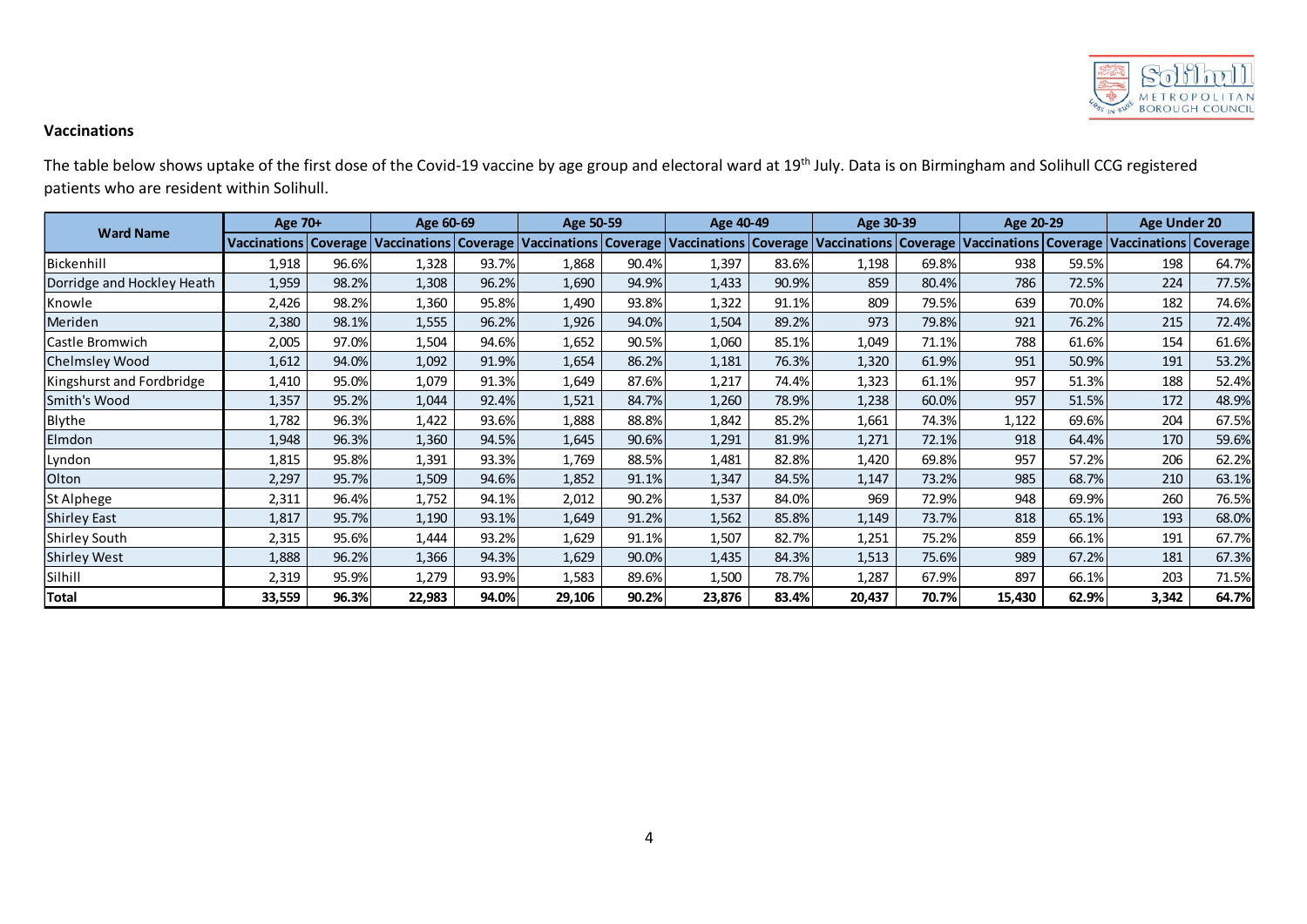

| <b>Ward Name</b>           | Age 70+ |       | Age 60-69                                                                                                                                                                       |       | Age 50-59 |       | Age 40-49 |       | Age 30-39 |       | Age 20-29 |       | <b>Age Under 20</b> |       |
|----------------------------|---------|-------|---------------------------------------------------------------------------------------------------------------------------------------------------------------------------------|-------|-----------|-------|-----------|-------|-----------|-------|-----------|-------|---------------------|-------|
|                            |         |       | Vaccinations Coverage Vaccinations Coverage Vaccinations Coverage Vaccinations Coverage Vaccinations Coverage Vaccinations Coverage Vaccinations Coverage Vaccinations Coverage |       |           |       |           |       |           |       |           |       |                     |       |
| Bickenhill                 | 1,901   | 95.8% | 1,301                                                                                                                                                                           | 91.7% | 1,825     | 88.3% | 1,215     | 72.7% | 754       | 43.9% | 426       | 27.0% | 53                  | 17.3% |
| Dorridge and Hockley Heath | 1,962   | 98.3% | 1,295                                                                                                                                                                           | 95.3% | 1,665     | 93.5% | 1,300     | 82.5% | 429       | 40.1% | 259       | 23.9% | 68                  | 23.5% |
| Knowle                     | 2,412   | 97.6% | 1,348                                                                                                                                                                           | 95.0% | 1,466     | 92.3% | 1,179     | 81.3% | 405       | 39.8% | 185       | 20.3% | 36                  | 14.8% |
| Meriden                    | 2,366   | 97.6% | 1,541                                                                                                                                                                           | 95.4% | 1,898     | 92.6% | 1,333     | 79.0% | 458       | 37.5% | 269       | 22.3% | 58                  | 19.5% |
| Castle Bromwich            | 1,995   | 96.5% | 1,489                                                                                                                                                                           | 93.6% | 1,619     | 88.7% | 963       | 77.3% | 734       | 49.7% | 366       | 28.6% | 45                  | 18.0% |
| Chelmsley Wood             | 1,589   | 92.7% | 1,068                                                                                                                                                                           | 89.9% | 1,583     | 82.5% | 1,020     | 65.9% | 943       | 44.2% | 427       | 22.9% | 55                  | 15.3% |
| Kingshurst and Fordbridge  | 1,392   | 93.8% | 1,057                                                                                                                                                                           | 89.4% | 1,568     | 83.3% | 1,049     | 64.2% | 870       | 40.2% | 416       | 22.3% | 57                  | 15.9% |
| Smith's Wood               | 1,348   | 94.5% | 1,017                                                                                                                                                                           | 90.0% | 1,455     | 81.0% | 1,101     | 68.9% | 883       | 42.8% | 443       | 23.9% | 38                  | 10.8% |
| Blythe                     | 1,772   | 95.7% | 1,410                                                                                                                                                                           | 92.8% | 1,849     | 87.0% | 1,619     | 74.8% | 876       | 39.2% | 390       | 24.2% | 56                  | 18.5% |
| Elmdon                     | 1,923   | 95.1% | 1,345                                                                                                                                                                           | 93.5% | 1,601     | 88.2% | 1,139     | 72.2% | 736       | 41.7% | 365       | 25.6% | 31                  | 10.9% |
| Lyndon                     | 1,784   | 94.1% | 1,360                                                                                                                                                                           | 91.2% | 1,717     | 85.9% | 1,270     | 71.0% | 878       | 43.2% | 328       | 19.6% | 58                  | 17.5% |
| Olton                      | 2,276   | 94.9% | 1,492                                                                                                                                                                           | 93.5% | 1,792     | 88.2% | 1,206     | 75.6% | 644       | 41.1% | 344       | 24.0% | 47                  | 14.1% |
| St Alphege                 | 2,302   | 96.0% | 1,734                                                                                                                                                                           | 93.2% | 1,964     | 88.1% | 1,362     | 74.5% | 525       | 39.5% | 325       | 23.9% | 71                  | 20.9% |
| Shirley East               | 1,810   | 95.3% | 1,170                                                                                                                                                                           | 91.5% | 1,592     | 88.1% | 1,356     | 74.5% | 633       | 40.6% | 281       | 22.4% | 58                  | 20.4% |
| Shirley South              | 2,299   | 95.0% | 1,427                                                                                                                                                                           | 92.1% | 1,576     | 88.1% | 1,279     | 70.2% | 682       | 41.0% | 290       | 22.3% | 50                  | 17.7% |
| Shirley West               | 1,866   | 95.1% | 1,338                                                                                                                                                                           | 92.3% | 1,578     | 87.1% | 1,197     | 70.3% | 778       | 38.9% | 331       | 22.5% | 36                  | 13.4% |
| Silhill                    | 2,306   | 95.4% | 1,259                                                                                                                                                                           | 92.4% | 1,532     | 86.7% | 1,301     | 68.3% | 711       | 37.5% | 319       | 23.5% | 48                  | 16.9% |
| <b>Total</b>               | 33,303  | 95.6% | 22,651                                                                                                                                                                          | 92.7% | 28,280    | 87.6% | 20,889    | 73.0% | 11,939    | 41.3% | 5,764     | 23.5% | 865                 | 16.7% |

can check if you are currently eligible for a vaccine and book an appointment at the following website: [https://www.nhs.uk/conditions/coronavirus-covid-19/coronavirus](https://www.nhs.uk/conditions/coronavirus-covid-19/coronavirus-vaccination/book-coronavirus-vaccination/)[vaccination/book-coronavirus-vaccination/](https://www.nhs.uk/conditions/coronavirus-covid-19/coronavirus-vaccination/book-coronavirus-vaccination/)